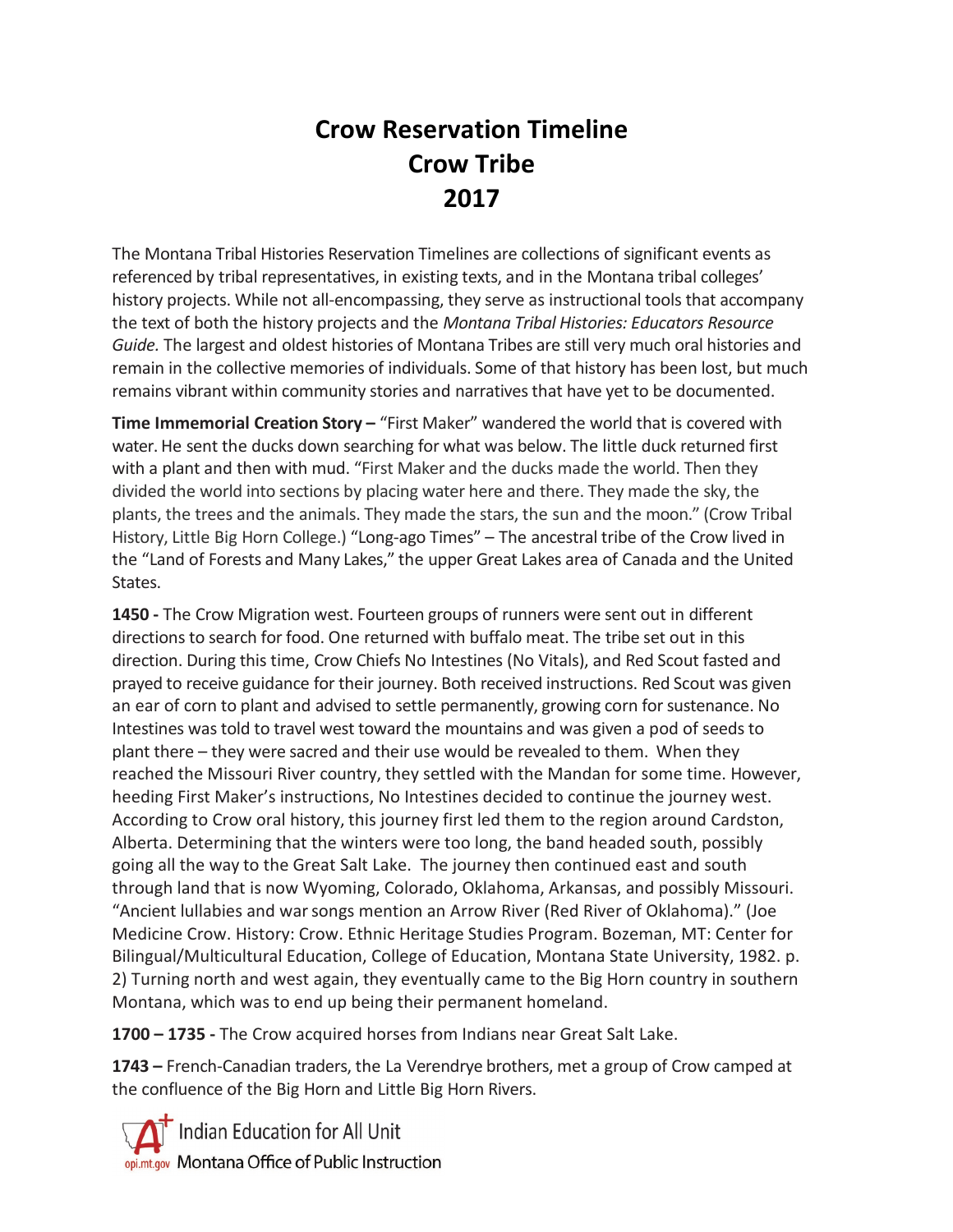**1805 – 1806 –** Crow met Clark at Pompey's Pillar.

**1825 –** The first treaty, The Friendship Treaty, signed between the Crow and the US. Crow leader Long Hair was the tribal signatory, while Crow leader Sore Belly refused to sign.

**1840-1850 –** Smallpox epidemics found their way to Crow country. The tribe suffered a staggering population loss. The tribal population, estimated at 10,000 in 1830, declined to approximately 2,000.

**1851 –** The Fort Laramie Treaty with the Crow, Sioux, Cheyenne, Arapaho, Shoshone, Assiniboine, Mandan, Hidatsa, and Arikara. The Crow boundaries identified 38 million acres as the tribe's territory: "The territory of the Crow Nation, commencing at the mouth of Powder River on the Yellowstone; thence up Powder River to its source; thence along the main range of the Black Hills and Wind River Mountains to the head-waters of the Yellowstone River; thence down the Yellowstone River to the mouth of Twenty-five Yard Creek; thence to the head waters of the Muscle-shell River; thence down the Muscle-shell River to its mouth; thence to the head- waters of Big Dry Creek, and thence to its mouth." Article V, 1851 Treaty of Fort Laramie.

**1864 –** A battle with the Sioux, Cheyenne, and Arapaho who outnumbered Crow warriors ten to one, but the Crow were successful in turning the enemy party back. The location of this battle was near present day Pryor.

**1865 –** The Bozeman Trail was named after John Bozeman who used the trail as a shorter route to the Montana gold fields. Other miners and settlers followed. The trail cut through the Powder River country that was important hunting territory for many tribes, including bands of the Sioux nation. The Crow assisted the US military in protecting travelers on the trail. In 1868, the Sioux negotiated the closing of the trail.

**1868 –** The second Fort Laramie Treaty reduced Crow lands to eight million acres.

**1869 –** A government agency was established in Crow country, on Mission Creek (Hide Scraper Creek).

**1870 –** The Crow were expected to move to the reduced territory as defined by the 1868 Fort Laramie Treaty.

**1872 –** The agency was moved to Rosebud River, near present day Absarokee, Montana.

**1876 –** The Crow continued to serve as scouts in the US military. Crow scouts were primarily responsible for preventing a more serious defeat of General Crook at the Rosebud Battle with the Lakota and Cheyenne.

**1881 –** One hundred Crow tribal members selected allotments. Provisions for individual tribal member allotments were outlined in the 1868 Fort Laramie Treaty. Land assignments of 320 acres were to be recorded in the "Crow Land Book."

**1882 –** Tribal grazing leases began.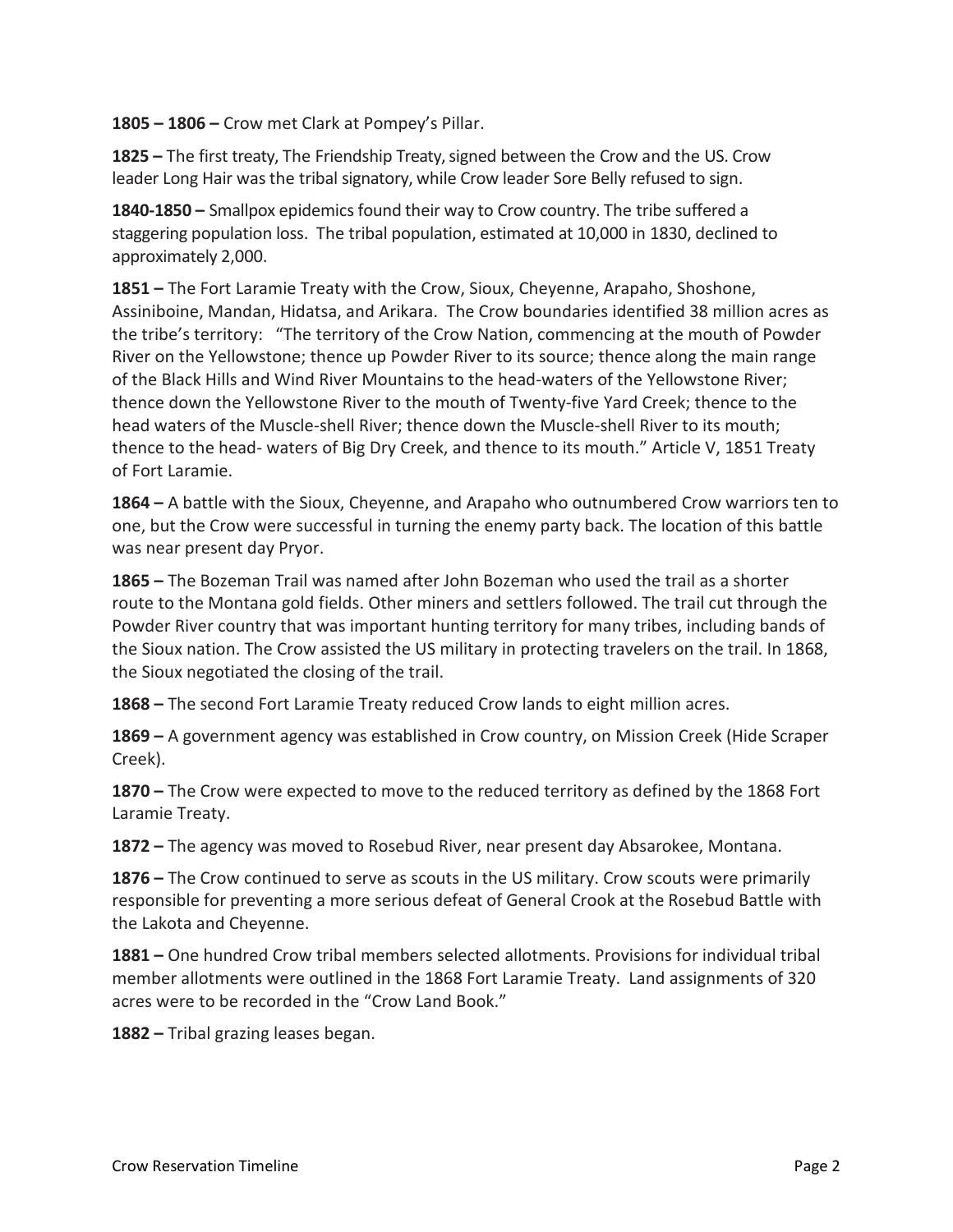**1882 –** Congressional Act diminished Crow lands. The land cession brought \$750,000 in compensation, to be paid out annually at \$30,000 by the Secretary of the Interior. Funds were to be used for homes and farming and ranching needs.

**1882 –** Congressional Act for the Northern Pacific Railroad right-of-way provided the railroad with 5,084 acres for which \$25,000 was provided in compensation – to be spent for the Crow at the discretion of the Secretary of the Interior.

**1883 –** The government boarding school was moved to present day Crow Agency. Parents were threatened to send their children to school or their rations would be withheld. The first three Crow children were sent to Carlisle Industrial School in Carlisle, Pennsylvania.

**1884 –** The agency is moved once again, this time to its present site at Crow Agency.

**1885 –** Chief Plenty Coups made his first trip to Washington, D.C., with demands for his people.

**1886 –** Catholic Jesuits founded St. Xavier Mission in Crow country. The school received government support in the way of school supplies and 160-acre land grant.

**1889 –** Crow Agency boarding school was built.

**1890 – 1900s** – Allotment Period

**1891 –** Congressional Act for cession of land on the western portion of the reservation – nearly two million acres. Compensation of \$940,000 was provided. The Secretary of the Interior directed expenditures of the money. Crow tribal members could hold allotments in the ceded portion.

**1891 –**Tribal grazing leases changed to a bidding system.

**1891 –** St. Charles Mission was founded near present-day Pryor.

**1900 –** Chief Plenty Coups made a second trip to Washington, D.C., demanding just payment for the Burlington Railroad right-of-way across the reservation and employment for Crow men.

**1903 –** The Annual Crow Fair was established.

**1903 –**A Baptist Home Mission School was started at Lodge Grass. It became quite popular, as it was a day school.

**1904 –** Congressional Act diminished Crow lands again, in the northern part of the reservation. The reservation land base was now its present size, 2.3 million acres. No lump sum compensation was given, but funds provided for a variety of items: horses, cattle, sheep, irrigation, fencing, school buildings, etc.

**1914 –** Crow men answered the call to military service during World War I.

**1915 –**Senate hearings produced evidence of incompetent administration of the Crow Reservation.